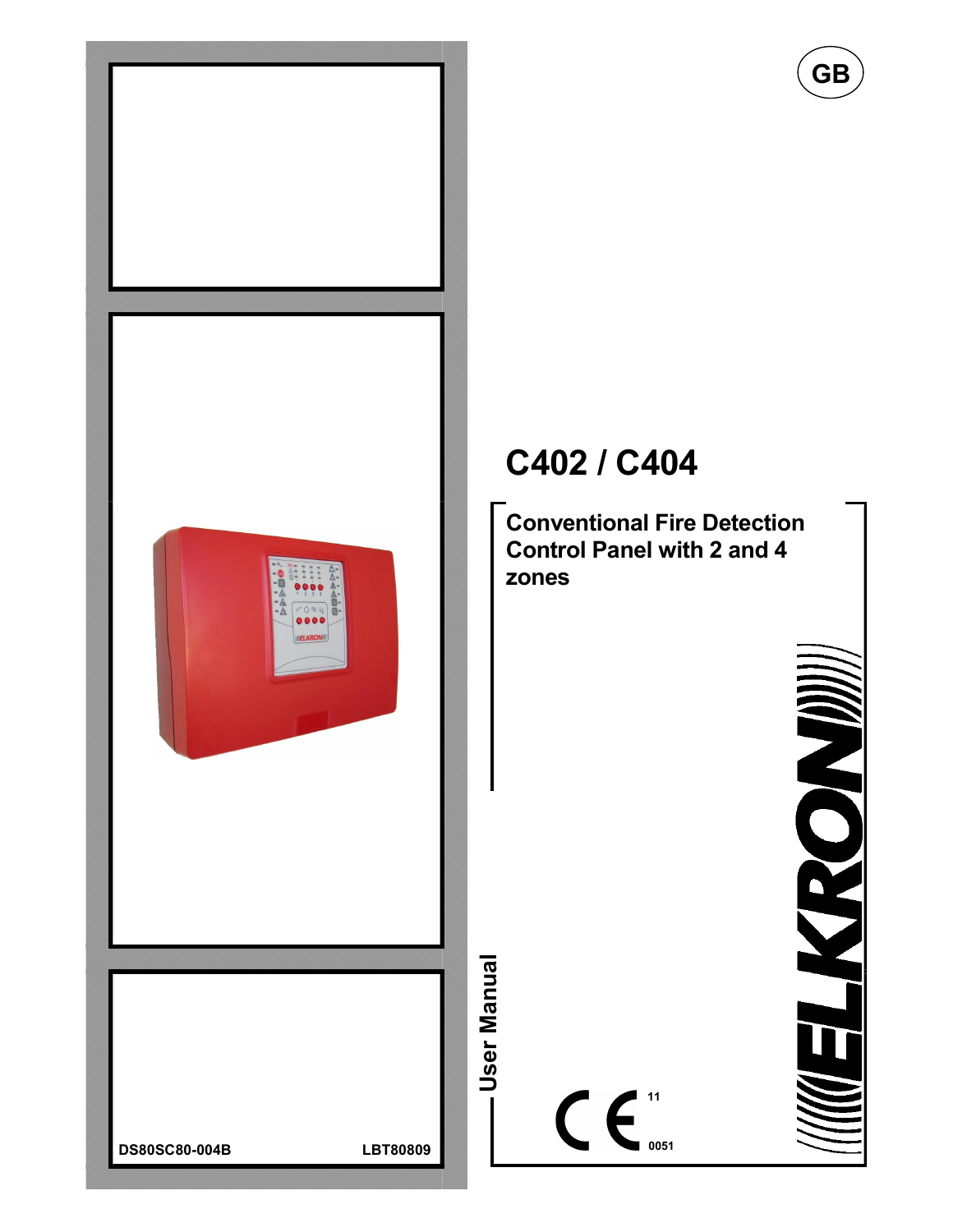

#### DIRECTIVE 2012/19/EU OF THE EUROPEAN PARLIAMENT AND OF THE COUNCIL of 4 July 2012 on waste electrical and electronic equipment (WEEE)

The symbol of the crossed-out wheeled bin on the product or on its packaging indicates that this product must not be disposed of with your other household waste.

Instead, it is your responsibility to dispose of your waste equipment by handing it over to a designated collection point for the recycling of waste electrical and electronic equipment.

The separate collection and recycling of your waste equipment at the time of disposal will help to conserve natural resources and ensure that it is recycled in a manner that protects human health and the environment.

For more information about where you can drop off your waste equipment for recycling, please contact your local city office, your household waste disposal service or the shop where you purchased the product.

The information contained in this document has been collected and controlled carefully. However, the company cannot be held responsible for any possible errors and omissions.

The company reserves the right to make, at any time and without warning, improvements and modifications to the products described in this manual.

In this manual, you may find references and information about products (hardware or software) or services not commercialized yet. These references and information do not imply that the company intends to commercialize these products and services.

Elkron is a trademark of URMET S.p.A.

All trademarks mentioned in this document belong to the corresponding owners.

All rights reserved. The total or partial reproduction of this document is authorised only for installation purposes of the System for C402 and C404 stations.

## **MUELKRONDU**

Tel. +39 011.3986711 – Fax +39 011.3986703 www.elkron.com – mail to: info@elkron.it

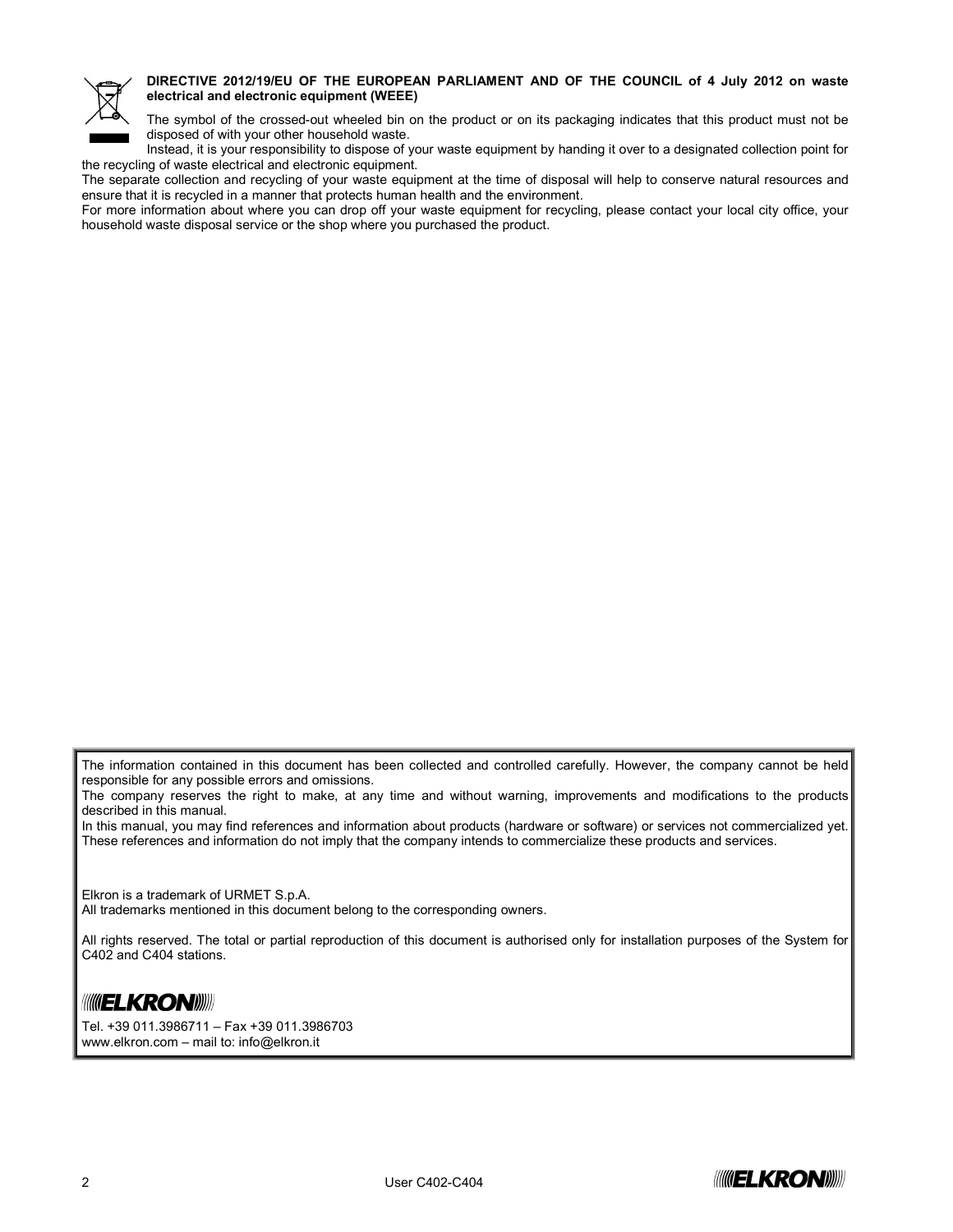# **TABLE OF CONTENTS**

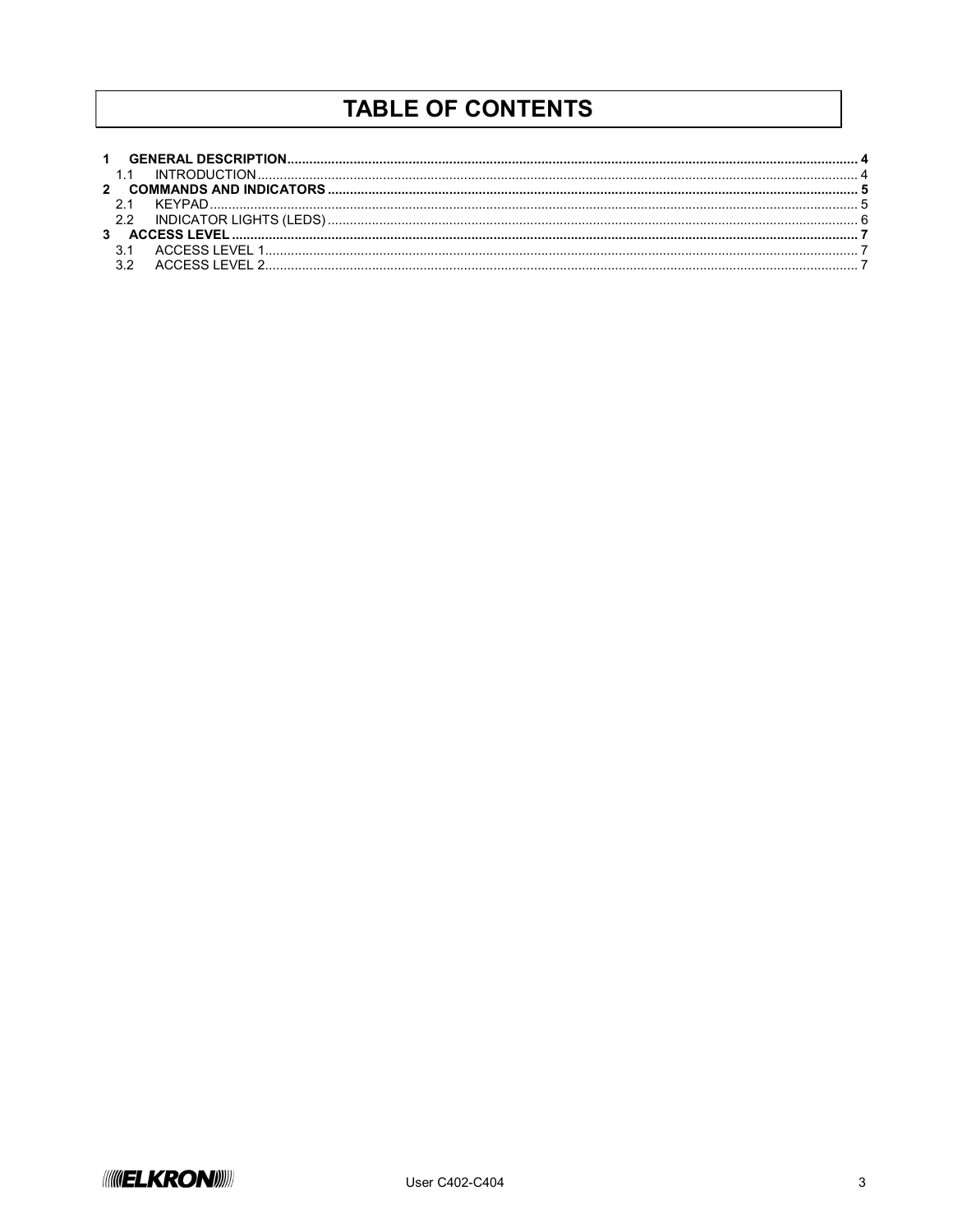## 1 GENERAL DESCRIPTION

#### 1.1 INTRODUCTION

The fire detection control panels C402 and C404 control respectively up to 2 and 4 independent zones with a maximum of 32 devices per zone. Each circuit is considered as an zone and can be included or excluded via a keypad command.

The control panel has two outputs: a general alarm siren output, which is armed with at least one zone in alarm, and another one for general fault, which is armed when a fault condition is verified on the control panel or in the zone.

The general alarm siren output can be included or excluded via the keypad. Further relay outputs are available on the optional relay card.

It is possible, independently for each zone, to decide whether to notify the alarm condition when one (single knock) or more (double knock) devices detect an alarm.

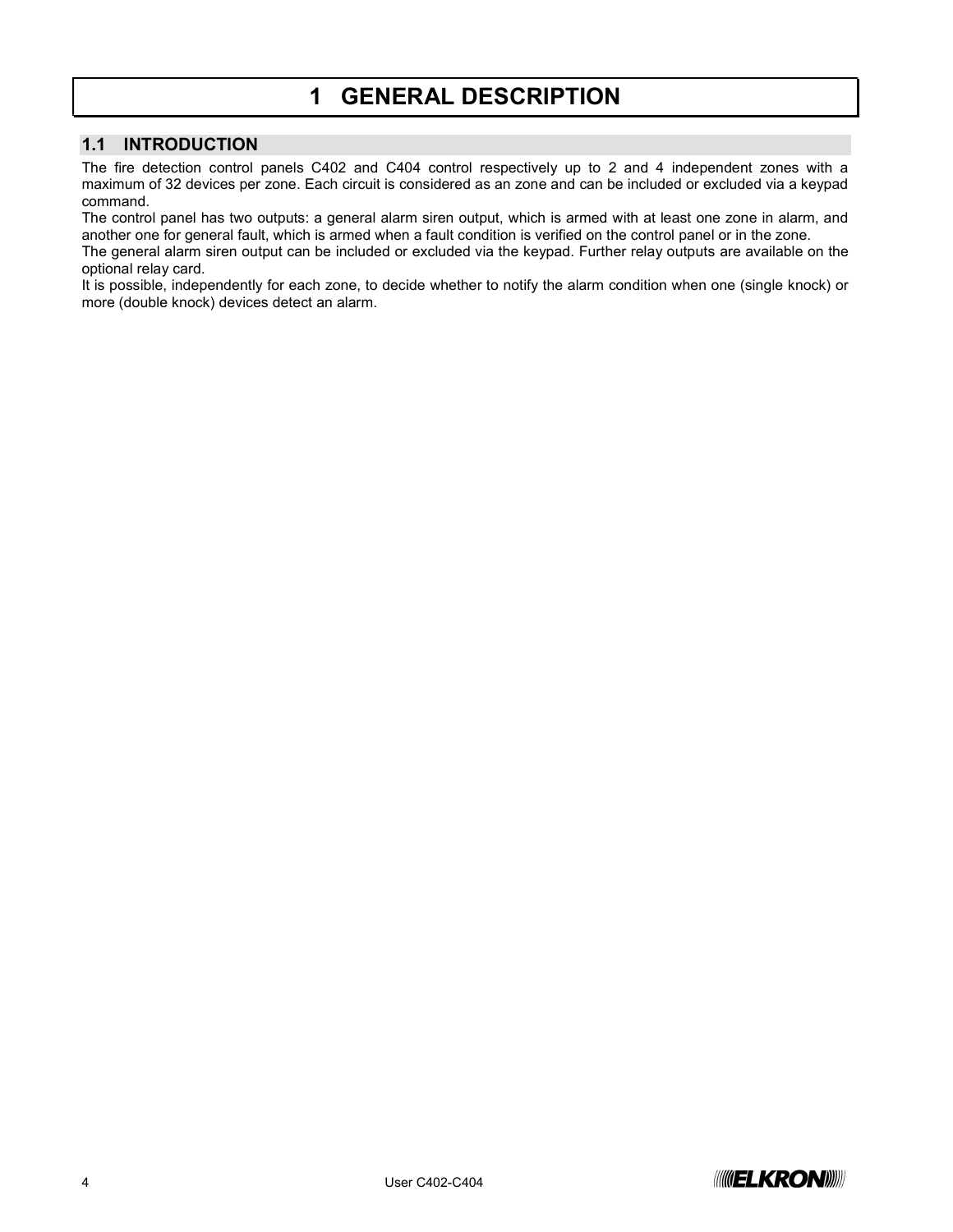# 2 COMMANDS AND INDICATORS

#### 2.1 KEYPAD

On the front side of the control panel there is a keypad with 8 keys, which allows the management of the control panel based on the active level of access (to select the access level 1 or 2 refer to the "level of access" paragraph). The description of each key is described below:

| <b>Key</b>     | <b>Level of access 1</b>                                     | <b>Level of access 2</b>                                                                                                                                                                          |
|----------------|--------------------------------------------------------------|---------------------------------------------------------------------------------------------------------------------------------------------------------------------------------------------------|
|                | Press briefly to turn all the indicators on.                 | Press briefly to turn all the indicators on.                                                                                                                                                      |
|                | Press for 2 seconds until the indicator $\mathbb Z$          | Press for 2 seconds until the indicator                                                                                                                                                           |
|                | blinks to start the password entry                           | turns off $\boxtimes$ to bring the control panel to                                                                                                                                               |
|                | procedure.                                                   | an access level 1.                                                                                                                                                                                |
|                | Internal buzzer silencing and events                         | Internal buzzer silencing and events                                                                                                                                                              |
|                | acknowledgement.                                             | acknowledgement.                                                                                                                                                                                  |
|                | No action.                                                   | Puts the control panel in regular operating<br>conditions by cancelling any alarm and/or<br>fault condition.                                                                                      |
|                | No action.                                                   | When the control panel is in alarm<br>condition, briefly press to deactivate or re-<br>activate the siren output.<br>By pressing the key for 2 seconds, the<br>siren output is included/excluded. |
| 1              | During the password entry procedure,<br>number 1 is entered. | Includes or excludes the operation of<br>zone 1. When the zone is excluded, the<br>corresponding detection circuit is not<br>power supplied.                                                      |
| $\overline{2}$ | During the password entry procedure,<br>number 2 is entered. | Includes or excludes the operation of<br>zone 2. When the zone is excluded, the<br>corresponding detection circuit is not<br>power supplied.                                                      |
| 3              | During the password entry procedure,<br>number 3 is entered. | Includes or excludes the operation of<br>zone 3. When the zone is excluded, the<br>corresponding detection circuit is not<br>power supplied.                                                      |
| 4              | During the password entry procedure,<br>number 4 is entered. | Includes or excludes the operation of<br>zone 4. When the zone is excluded, the<br>corresponding detection circuit is not<br>power supplied.                                                      |

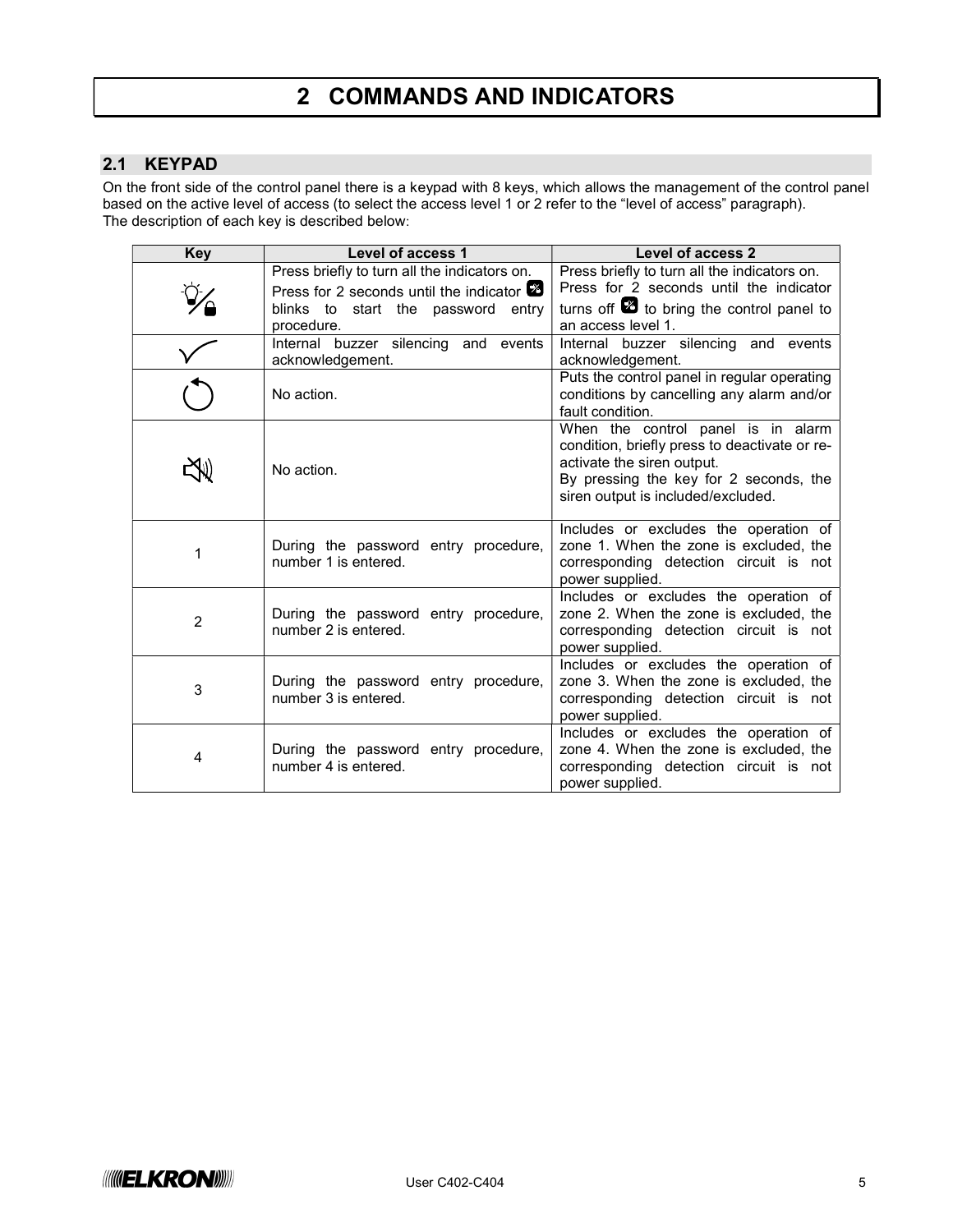## 2.2 INDICATOR LIGHTS (LEDS)

The control panel is equipped with 24 LED indicators that allow the signalling of alarm, fault or exclusion events. The functional description of each indicator is described below.

| Indicatore | <b>Spento</b>                                                   | <b>Acceso</b>                                                                                                                                                                                                                                                                                                                   | Lampeggiante                                                                                                                       |
|------------|-----------------------------------------------------------------|---------------------------------------------------------------------------------------------------------------------------------------------------------------------------------------------------------------------------------------------------------------------------------------------------------------------------------|------------------------------------------------------------------------------------------------------------------------------------|
|            | The control panel is not power<br>supplied.                     | The control panel is power<br>supplied<br>by the<br>mains<br>supply.                                                                                                                                                                                                                                                            | The<br>control<br>panel<br>is<br>power supplied by the<br>batteries inside the unit.                                               |
| ((0))      | No alarm condition.                                             | Fire and siren output alarm<br>condition is armed.                                                                                                                                                                                                                                                                              | ---                                                                                                                                |
|            | No active exclusion.                                            | There is<br>at least one<br>exclusion<br>in the control<br>panel.                                                                                                                                                                                                                                                               |                                                                                                                                    |
|            | No fault condition.                                             | There is a fault condition in<br>the control panel.                                                                                                                                                                                                                                                                             |                                                                                                                                    |
|            | No fuse fault.                                                  | One of the following fuses<br>is in a fault condition:<br>Field fuse<br>Siren fuse<br><b>Battery fuse</b>                                                                                                                                                                                                                       |                                                                                                                                    |
|            | No ground dispersion fault.                                     | There<br>ground<br>is<br>a<br>dispersion fault condition in<br>the control panel.                                                                                                                                                                                                                                               | ---                                                                                                                                |
|            | No battery fault.                                               | There is a battery fault<br>condition in the control<br>panel or the batteries are<br>not present.                                                                                                                                                                                                                              | The batteries must be<br>replaced.                                                                                                 |
|            | No fault<br>the<br>on<br>battery<br>charger.                    | The battery charger inside<br>the control panel is in a<br>fault condition.                                                                                                                                                                                                                                                     | ---                                                                                                                                |
| CPU        | No system fault.                                                | A fault has been detected<br>on the program which runs<br>on the control panel.                                                                                                                                                                                                                                                 | ---                                                                                                                                |
|            | No fault in the siren output.                                   | The siren output is in a fault<br>condition $-$ end of line<br>resistor is missing (open<br>line).                                                                                                                                                                                                                              | The siren output is in a<br>fault condition - output is<br>in short circuit.                                                       |
| 安          | No exclusion or silencing is<br>affecting the siren output.     | The<br>siren<br>output<br>is<br>excluded                                                                                                                                                                                                                                                                                        | The<br>siren<br>output<br>is<br>silenced                                                                                           |
| ╳          | Access level 1.                                                 | Access level 2.                                                                                                                                                                                                                                                                                                                 | Password entry<br>procedure is active.                                                                                             |
| (0)        | Zone $1 \div$ Zone N<br>The zone is not in alarm                | Zone $1 \div$ Zone N<br>If programmed in<br>single<br>knock mode, the zone is in<br>alarm condition because at<br>device<br>least<br>one<br>has<br>detected an alarm.<br>If programmed in double<br>knock mode, the zone is in<br>alarm condition because two<br>more<br>devices<br><sub>or</sub><br>have<br>detected an alarm. | Zone $1 \div$ Zone N<br>Zone in a fire<br>alarm<br>condition,<br>single<br>for<br>device in<br>alarm<br>with<br>double knock mode. |
|            | Zone $1 \div$ Zone N<br>The zone is not in a fault<br>condition | Zone $1 \div$ Zone N<br>Zone in a fault condition -<br>end of line resistor is<br>missing in the detection<br>circuit (open circuit)                                                                                                                                                                                            | Zone $1 \div$ Zone N<br>Zone in a fault condition $-$<br>detection circuit in short<br>circuit                                     |
|            | Zone $1 \div$ Zone N<br>Non-excluded zone                       | Zone $1 \div$ Zone N<br>Excluded zone                                                                                                                                                                                                                                                                                           | ---                                                                                                                                |

N = 2 (for C402), 4 (for C404)

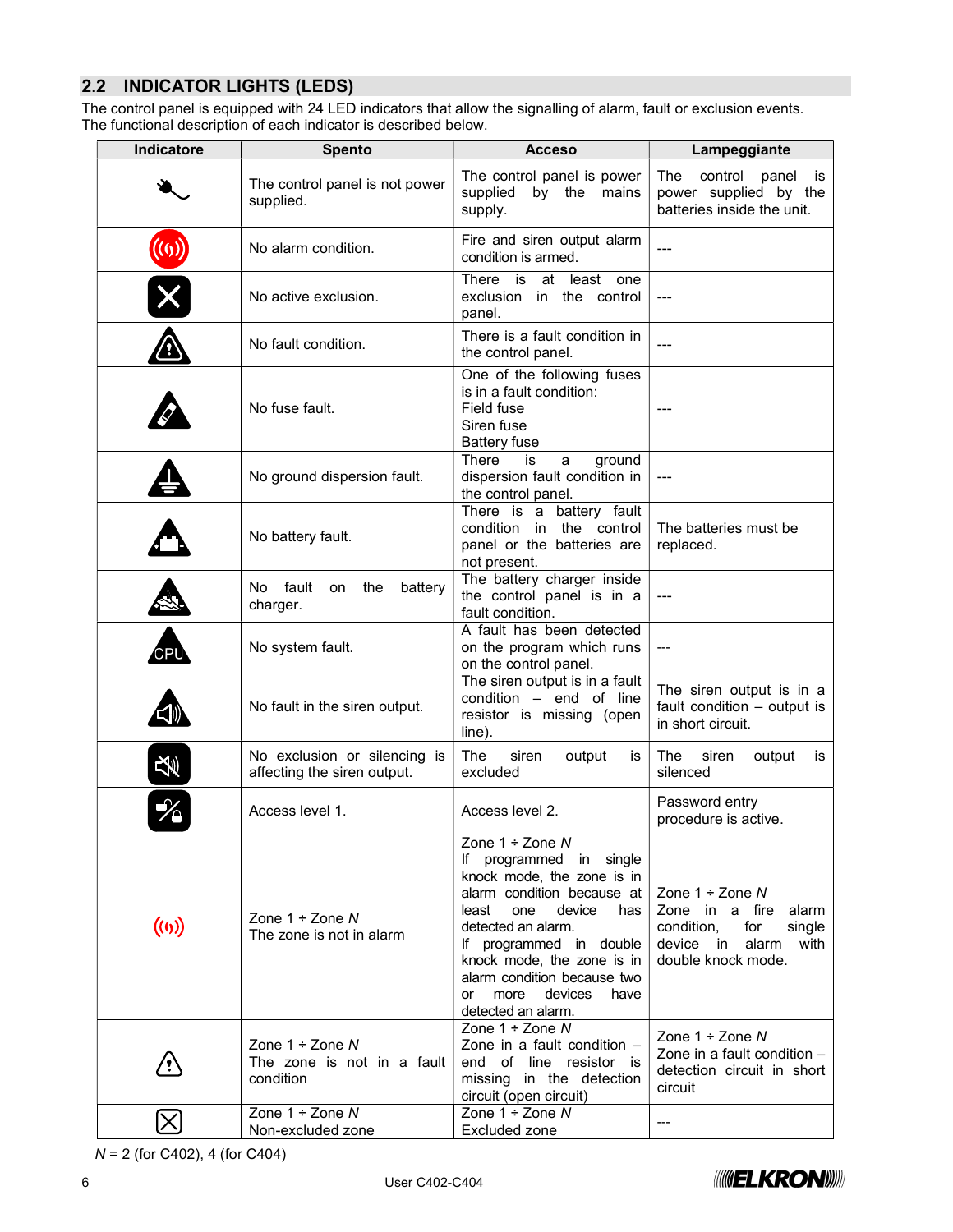# 3 ACCESS LEVEL

Access levels are defined in the control panel for the protection from unwanted operation performed by non-authorised personnel.

To have complete control on the control panel, you must switch from the normal access level 1 to level 2.

#### 3.1 ACCESS LEVEL 1

When the access level 1 is active in the control panel, it is possible to perform the following operations:

#### Indicator lights test

The  $\mathcal{V}_k$  key starts the test of the indicator lights and the buzzer, in order to verify their correct operation.

#### Acquisizione e tacitazione buzzer

**Acknowledge and buzzer silencing** 

The  $\sqrt{\ }$  key allows the silencing of the buzzer. The silencing of the buzzer acts on all the alarms or active faults when the key is pressed. This deactivates the buzzer. When new alarms or faults are verified, the buzzer will be activated again.

When the  $\mathbb Z$  indicator is off, the control panel is at access level 1; when the control panel is power supplied, access level 1 is activated.

#### 3.2 ACCESS LEVEL 2

To enter the access level 2, press the  $\%$  key and keep it pressed until the  $\Box$  indicator flashes, then press the keys 1÷4 to enter the password. If a valid password is entered, the  $\boxtimes$  indicator will be ON permanently, indicating that the control panel is in access level 2 (preset password at the factory: 1,1,1,1).

When access level 2 is active in the control panel, it is possible to perform the following operations:

#### Siren output silencing and rearm

When the control panel is in an alarm condition with the siren output armed; by pressing the  $\mathbb{N}$  key the siren is silenced; when pressing the key again the output is rearmed. If the siren is silenced, when an alarm condition from another zone is detected, the siren output is rearmed.

The indicator light  $\blacksquare$  flashes when the siren output is silenced.

#### Faults/alarms reset

The  $\circlearrowright$  key cancels all the active fault and alarm conditions, placing the control panel in an idle condition. Also, the  $\circlearrowright$  key deactivates the siren output.

#### Siren output inclusion/exclusion

To exclude the siren output, press the  $\aleph$  key and keep it pressed until the  $\aleph$  indicator turns on. To include the siren output, press the  $\mathbb{N}$  key and keep it pressed until the  $\blacksquare$  indicator turns off.

The status of inclusion/exclusion is saved in the non-volatile memory; in case the control panel is turned off, when turning it on again the status is restored.

#### Zones inclusion/exclusion

To include or exclude the operation of every single zone, press the corresponding numerical key. When a zone is excluded from operation, the corresponding indicator  $\boxtimes$  is on. The status of inclusion/exclusion is saved in the nonvolatile memory; in case the control panel is turned off, when turning it on again the status is restored. When a zone is excluded, the corresponding detection circuit is not power supplied.

When the intervention is completed, it is recommended to restore the control panel to its regular condition of operation with access level 1, pressing the  $\mathcal{V}_4$  key and keeping it pressed until the  $\mathbb Z$  indicator turns off.